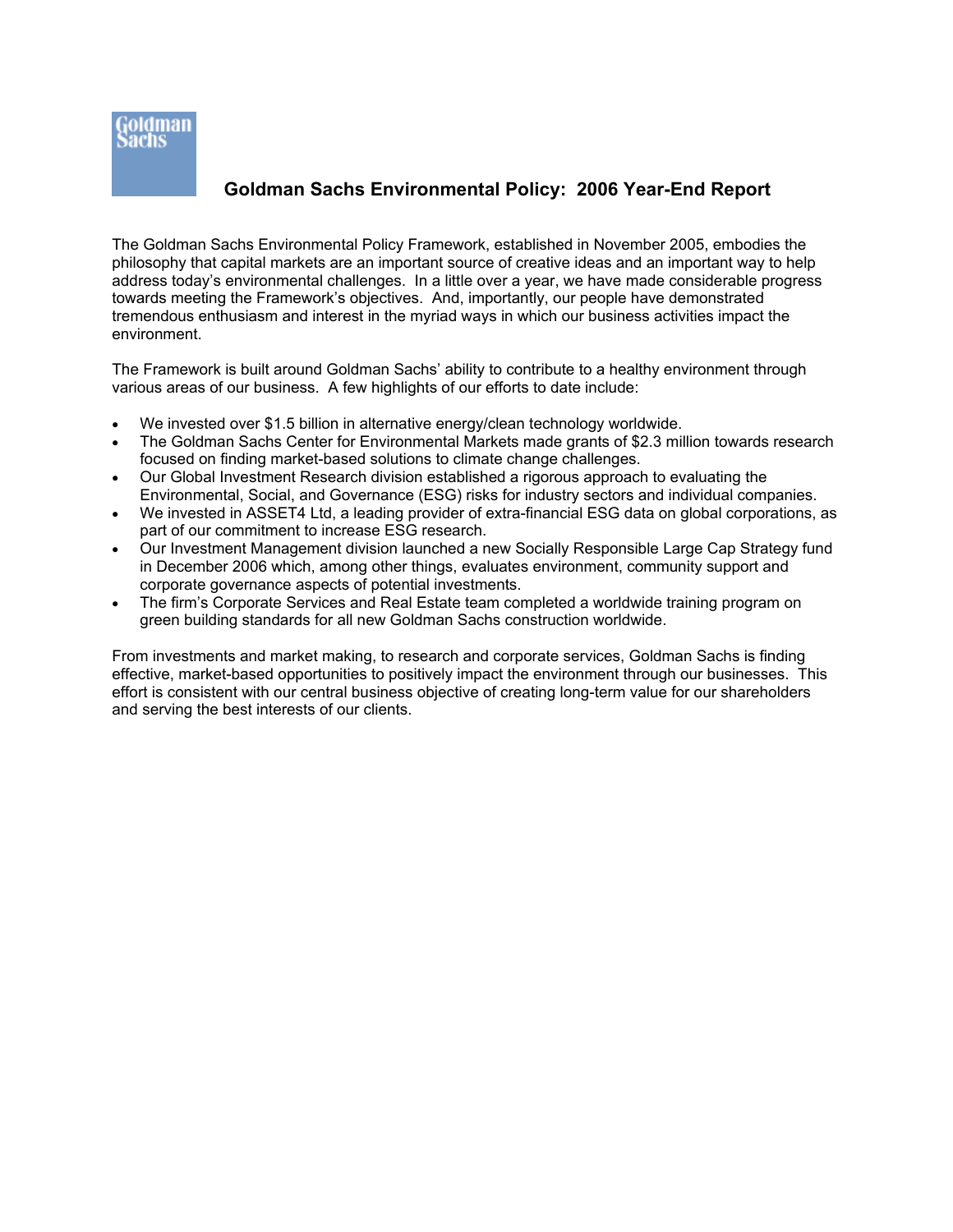### **INVESTMENTS AND MARKET MAKING**

### **Investments**

As part of our Framework, the firm committed to make available up to \$1 billion for investments in alternative energy. By the end of 2006, the firm had surpassed this goal and has over \$1.5 billion invested in alternative energy projects in the US, Europe, and Asia. Goldman Sachs will continue to pursue viable investment opportunities in alternative energy/clean technology. Some of the sectors that we have invested in include:

- Cellulosic Ethanol: Iogen built and operates the world's only functioning demonstration-scale plant to convert biomass to cellulose ethanol using enzyme technology.
- Wind: Horizon Wind Energy is one of the largest wind farm developers/owners in the United States. Horizon expects to own 1,324MW of generating capacity by the end of 2007.
- Solar PV Integration: SunEdison is one of the largest solar photovoltaic installer/integrators in the United States
- Solar PV Manufacturing: First Solar manufactures "thin film" PV panels and has created a proprietary Cadmium Telluride (CdTe) PV module technology.
- Wind Turbine Manufacturing: Nordex is a leader in multi-MW turbine technology, the fastest growing segment in wind generation.

### **Market Making**

We continue to act as a market marker in carbon emissions trading. Goldman Sachs has been engaged in the carbon emissions market since January 2005. The carbon emissions business has focused on the European market since the EU European Trading System (ETS) was established as part of the Kyoto Protocol. We have senior traders dedicated to making markets and taking principal risk positions in emission credits. They are supported by global sales and strategy teams in London, New York, Tokyo and Singapore.

Goldman Sachs is involved in a variety of activities in the carbon emissions market including: originating projects, purchasing forward credit streams, and marketing credits to our diversified client base. In addition to OTC spot and forwards, electronic futures and cash settled swaps, we trade options and market unique hybrid baskets. Emission price risk has become integrated into the liability hedging concerns of our corporate client base. The hedging of emission credit price risk has become an important part of our commodities hedging business

In September 2006, Goldman Sachs made a minority equity investment in Climate Exchange PLC, which owns the US and European trading platforms, Chicago Climate Exchange (CCX) and European Climate Exchange (ECX). We remain focused on identifying other market-based opportunities and continue to monitor policy and regulatory developments in carbon markets, both in the U.S. and internationally.

### **BUSINESS SELECTION AND RISK MANAGEMENT**

Goldman Sachs believes it is important to take the environmental impact and practices of our clients and potential clients into consideration when we make business selection decisions. This past year we began to apply the guidelines in our Environmental Policy Framework relating to underwriting transactions, the initiation of loans, and investment banking advisory assignments where the use of proceeds is specified to be used for potentially environmentally damaging projects and where Goldman Sachs is the lead book runner or arranger. We have made significant progress in training our people to recognize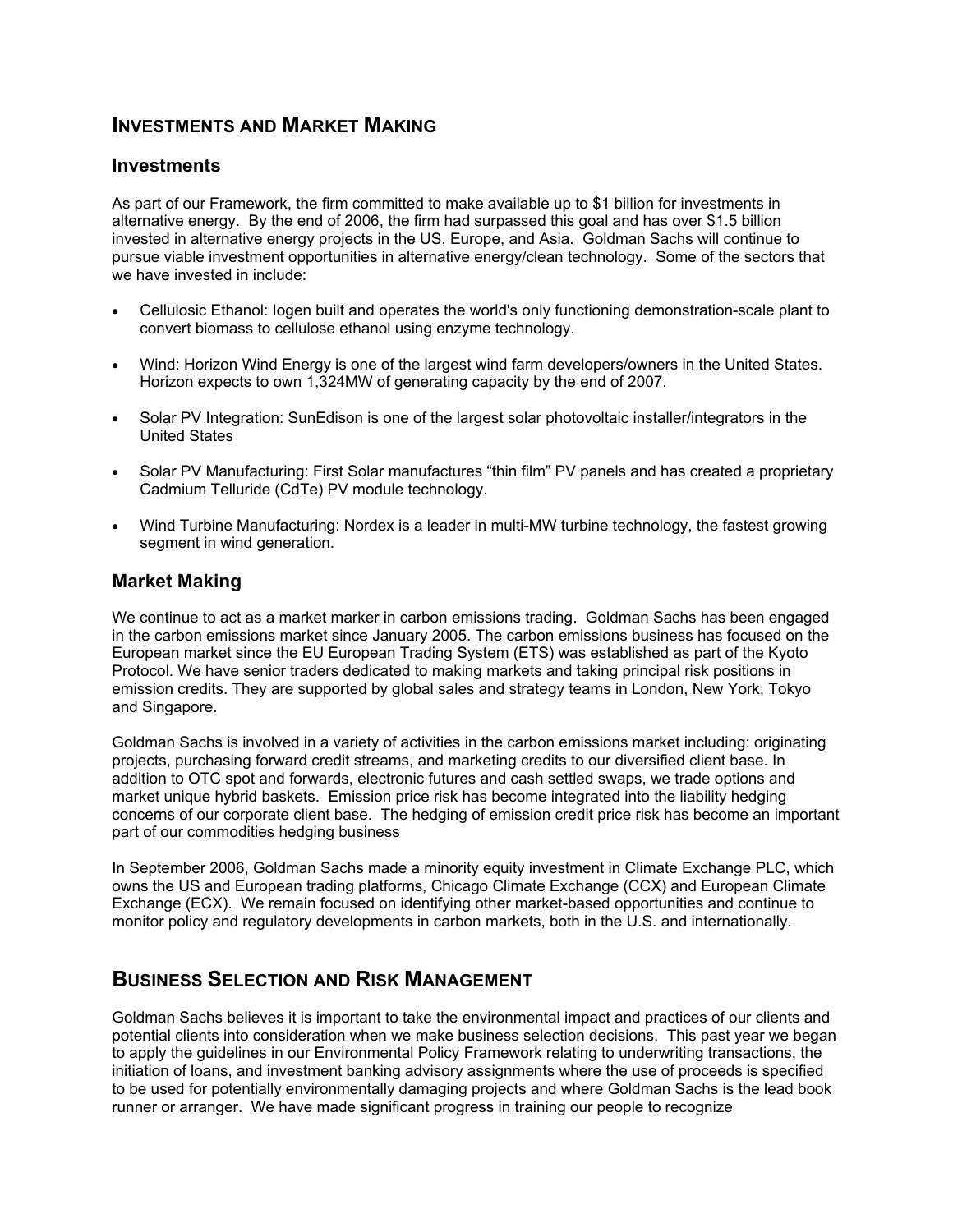environmentally-sensitive projects and incorporate the consideration of environmental factors as part of our due diligence processes including:

- Global due diligence and business selection training for our Investment Banking teams in Asia, Europe, and the US with respect to the guidelines.
- Working with multiple teams in banking, principal investing, merchant banking, and fixed income to assess the environmental risks of transactions.
- Enhanced review of environmental due diligence by key committees.

Goldman Sachs will continue to work with clients, external stakeholders, experts and shareholders to identify key environmental issues in advance as they relate to our businesses.

## **RESEARCH**

Goldman Sachs expanded its commitment to incorporate environmental, social and governance (ESG) criteria into fundamental analysis of companies. This year we:

- Broadened our assessment of the impact of ESG issues to cover several more sectors, which we anticipate will help to establish the business case for sustainable development and to develop best-inclass investment research.
- Covered over 40 alternative energy companies in Europe, North America and Asia and published reports on the solar, wind and biofuel sectors.
- Met with clients to discuss environment-related issues and trends to better understand their needs and the challenges they face.
- Participated in and convened meetings/seminars with clients, investors, and other experts to discuss ESG issues and identify market trends within industries and sectors.
- Entered a strategic relationship with ASSET4, a leading provider of extra-financial data, specifically ESG data on global corporations.

Goldman Sachs Global Investment Research (GIR) has a full-time team dedicated to integrating ESG issues with industrial analysis and valuation on a sector-by-sector basis, including energy, mining and steel, and media. In addition, GIR looks to identify investment opportunities related to alternative energy, water, carbon finance, and other emerging ESG issues.

The ESG sector analyses and reports on alternative energy, carbon and water have been driven by increased investor interest in sustainability and governance issues, increased regulation and the impact that such factors have on company performance and equity valuation. The GIR team has been focused on developing objective metrics and a rigorous analytical framework for ESG analysis and has worked to better integrate these issues with fundamental equity analysis across all sectors. In addition to producing ESG framework studies, the London-based ESG Research team also serves as a hub for research focused on alternative energy, carbon finance and water sector opportunities produced by our global sector analysts. Some of the reports produced by the GIR team include:

- *Global Energy ESG***:** This report titled "Global Energy: Sustainable Investing in the Energy Sector" was first published at the "Who Cares Wins" United Nations Environmental Program Financial Institutions (UNEP FI) Conference in February 2004 and was updated in October 2006. The Global Energy ESG report develops a framework for sustainable investing in the energy sector by creating an index to measure environmental, social and governance performance of companies, including measures for overall management quality. The ESG framework assesses company performance based on 28 objective and quantifiable criteria and finds a strong correlation between ESG performance and exposure to new legacy assets, showing that leaders on both measures have outperformed their peers.
- *Europe Media ESG***:** GIR's second ESG sector study was published as part of a UNEP FI conference in February 2006. Using the same methodology developed for *Global Energy*,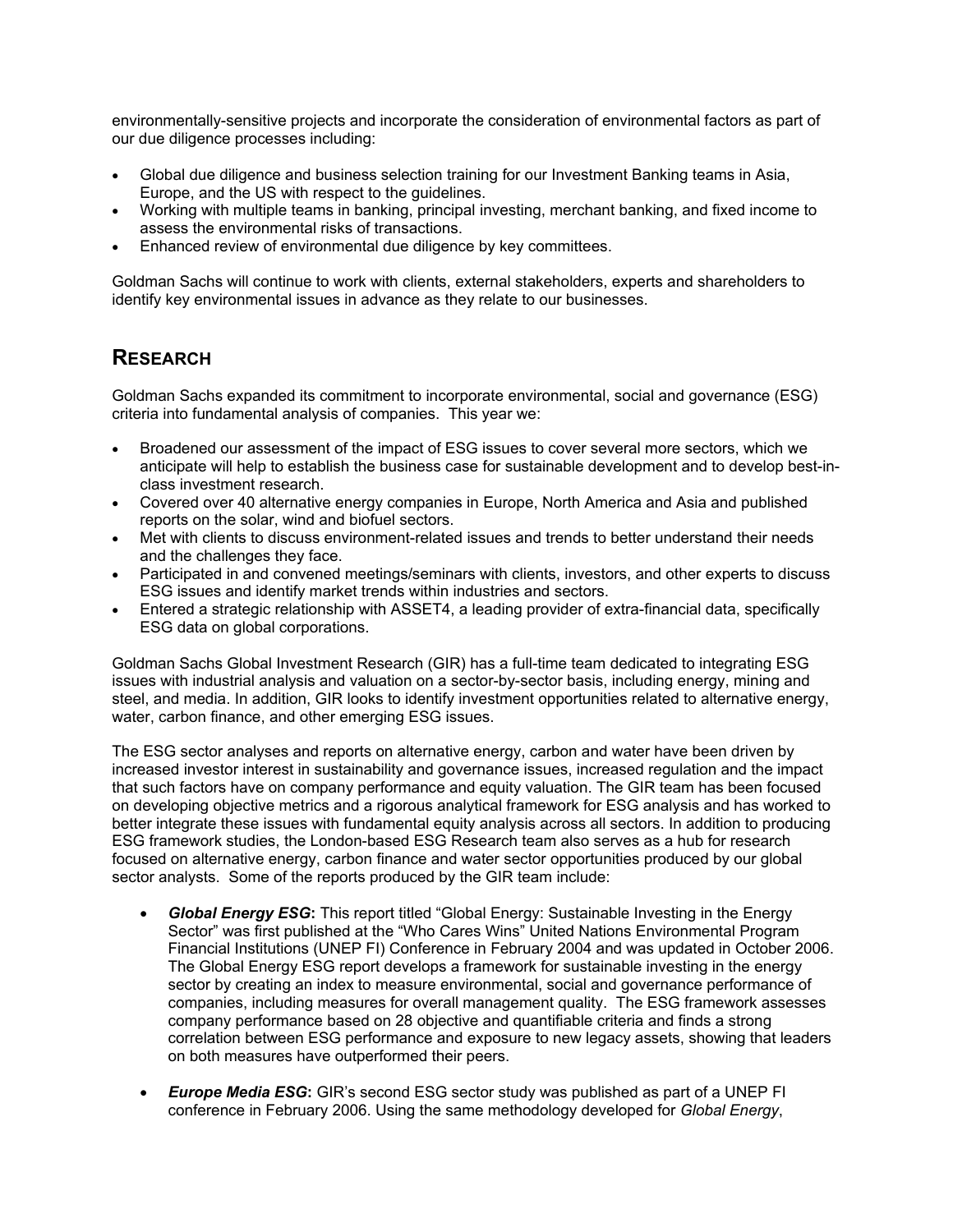*European Media ESG* assesses companies based on 31 ESG criteria, industry leadership and cash returns, with a greater focus on the role of corporate governance in a highly acquisitive sector. The report shows a clear link between leadership on ESG issues and long-term financial performance as measured by cash returns.

- *Global Water:* GIR released a sector primer in June 2005 that details the demand and supply dynamics for water and the investment opportunities in the US\$365 billion global water market. The report also highlights the companies best positioned to succeed in the growing global market for higher-technology water treatment, such as ultraviolet disinfection, ultra filtration, and desalination, as utilities upgrade existing water infrastructure.
- *Global Alternative Energy:* In February 2004 GIR released a report on alternative energy which predicted that within 5-10 years renewable energy sources would start to make a significant impact in terms of the world's supply of energy. Concerns over the security of hydrocarbon supply and climate change are accelerating these trends. While we believe that fossil fuels will play a significant role for the foreseeable future, renewable energy sources are increasingly important.

Please see Appendix A for a selection of reports we have published for our clients.

### **ASSET4**

In 2006, Goldman Sachs acquired a global license to incorporate ASSET4's environmental, social and corporate governance (ESG) data and methodology into investment research, benchmarking, portfolio monitoring and risk management processes. ASSET4 offers the largest database of corporate financial and extra financial information tracking 250 economic, environmental, social and governance factors associated with various industries and companies. The ASSET4 system enables users to see beyond the financial aspects of companies and benefit from an integrated perspective on corporate performance. Goldman Sachs made a minority equity investment in ASSET4 and will help market the ASSET4 system to our clients globally.

## **CENTER FOR ENVIRONMENTAL MARKETS**

As part of our commitment to the policy debate, Goldman Sachs established the Center for Environmental Markets to undertake independent research, in conjunction with partners in the academic and NGO communities, into public policy options for establishing effective markets around climate change, biodiversity, conservation and ecosystem services.

The Center made three major grants in 2006:

Resources for the Future (RFF): The Center has partnered with RFF's Climate and Technology Policy Program to advance intellectually credible and politically sensible approaches to dealing with climate change. This project brings together companies from across the spectrum of the U.S. economy with the intent to provide legislators with well-vetted, detailed policy options, important criteria for policy assessment, and well-articulated concerns (specifying strengths and weaknesses) from which effective federal policy might be crafted. The project will not aim for consensus, but will seek to articulate the various trade-offs of regulatory policy for the affected industries.

World Resources Institute (WRI): The Center has partnered with WRI for a two-year project to analyze the viability of the various technology options that could be deployed both in the U.S. and elsewhere to reduce greenhouse gas emissions and diversify the world's energy sources, including coal gasification, biofuels, renewable power, and carbon capture and storage, among others. The project will assess the financial and market barriers to deployment and scale-up of each technology, and the government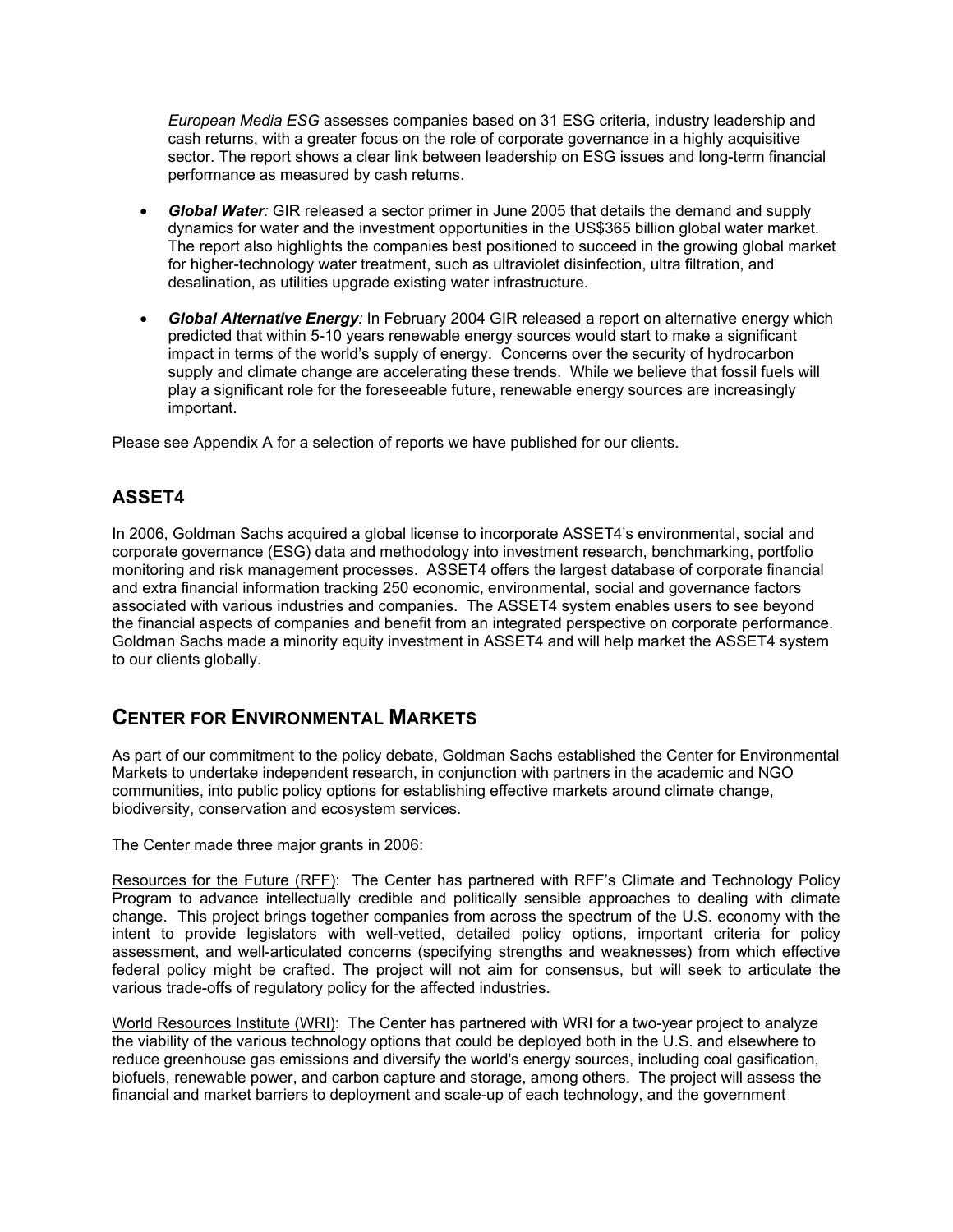policies and economies of scale needed for rapid deployment and delivery of the technologies to the market. The project will also include two in-depth reports analyzing the specific opportunities and issues associated with two of the most promising of the options developed.

Woods Hole Research Center (WHRC): As part of a commitment to the Clinton Global Initiative, the Center has partnered with the WHRC on a three-year project to examine how to value forest ecosystems and analyze economic alternatives to cutting valuable rainforests. Competing demands on forests for land, soils, water, vegetation and carbon capture necessitate a method of valuing these ecosystems and their associated services in determining the true costs and benefits in making decisions on land usage. This project aims to understand how to value sustainable management of forest ecosystem resources and services at the local, national, and international levels.

All three research projects are currently underway and we expect to begin releasing the results of these projects in 2007. Goldman Sachs will also host at least two conferences, one in London and one in New York, on energy, environment and opportunities in climate change.

## **DIRECT IMPACT**

Our Environmental Policy Framework has inspired our services teams worldwide to propose new ideas on how best Goldman Sachs can reduce its environmental impact. The Corporate Services and Real Estate group has taken a lead in identifying the most effective ways for Goldman Sachs to reduce the impact of our operations worldwide. They have developed a comprehensive approach that ranges from addressing our carbon footprint to the paper we print to the coffee and water that we drink. Cogentrix Energy, Inc., a wholly owned independent power plant operator, also developed a reporting system and continued to make its operations more efficient and safe. Additional highlights in 2006 include:

- Development of an environmental reporting system to calculate our worldwide emissions from our facilities and from Cogentrix's facilities.
- Development of green building standards for all of our new construction and major renovation projects.
- Introduction of environmentally responsible products and services into our operations.
- The on-going integration of our Environmental Policy Framework into our procurement contracts.
- Creation of environmental consciousness committees in some our offices.
- Cogentrix investment in GridPoint, a technology that helps consumers and utilities use energy more efficiently and reduce wasted energy.
- Recipient of the Pennsylvania Governor's Award for Environmental Excellence for Cogentrix's Scrubgrass Generating Co., a mine reclamation project that transformed a formerly abandoned mine site in Clearfield County into an environmentally viable property capable of supporting diverse vegetation, wildlife and aquatic species.

### **Corporate Services and Real Estate**

### **Greenhouse Gas Emissions**

As part of our Policy, Goldman Sachs committed to reducing indirect greenhouse gas emissions from its leased and owned offices by 7% by 2012, using 2005 as the baseline. This year, we successfully developed a system and collected the data to develop the 2005 baseline. Reporting was based on indirect emissions from all Goldman Sachs-occupied office facilities and data centers, as well as the offices of our wholly owned subsidiaries.<sup>[1](#page-4-0)</sup> Over the next year we will develop a strategy to achieve our emissions reduction goal. The firm was a signatory to the [Carbon Disclosure Project](http://www.cdproject.net/) in 2006.

<span id="page-4-0"></span> $\overline{a}$ <sup>1</sup> The firm's emissions were based on verifiable utility data. Where such data was not available, information was estimated based on actual usage by similar properties. Analysis of carbon emissions was based on occupied square feet.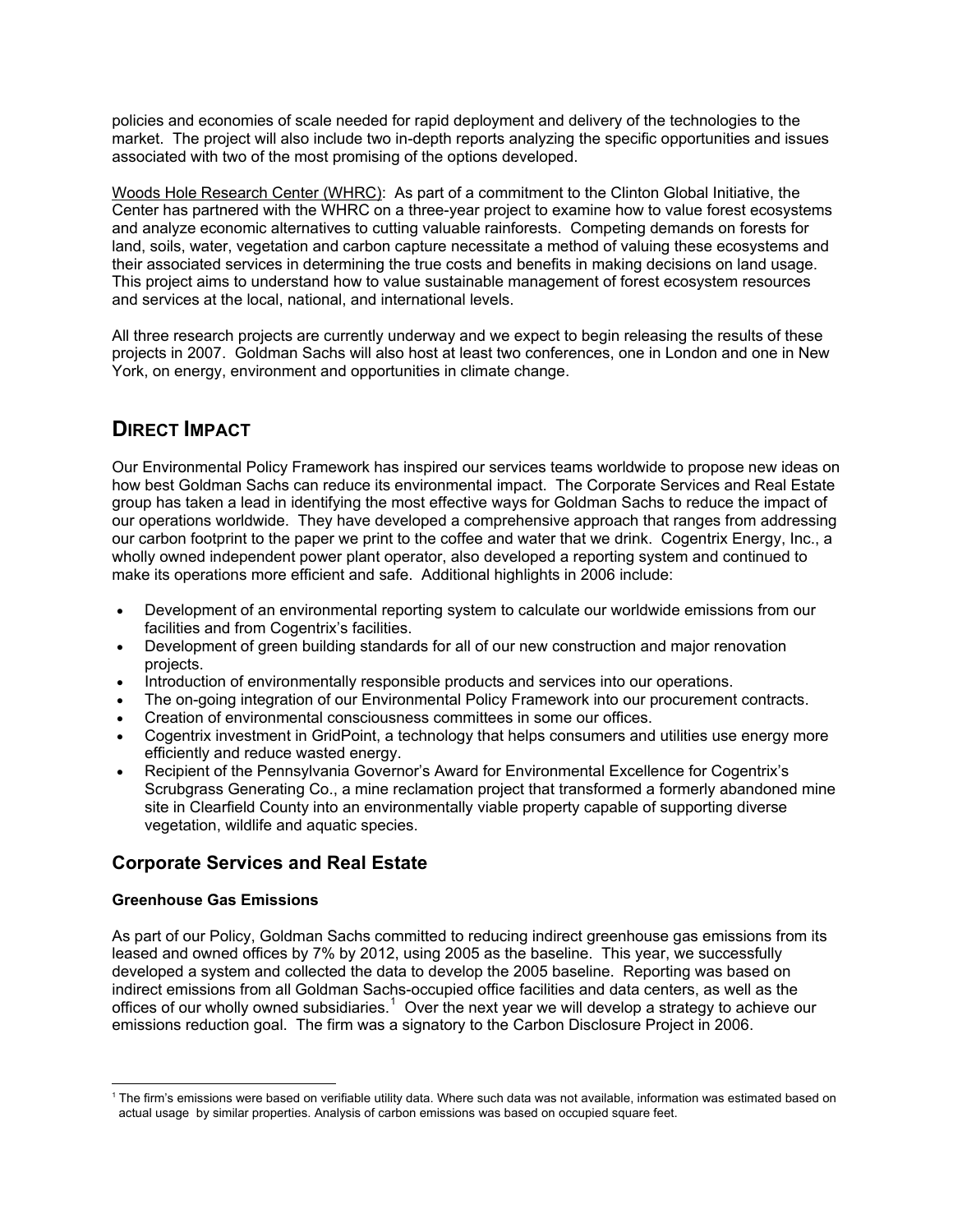#### 2005 Carbon Emissions Baseline

At the end of fiscal year 2005, total indirect carbon emissions from Goldman Sachs' 98 occupied core office facilities totaled approximately 199,47[2](#page-5-0) metric tons of carbon from electricity, oil, steam and gas.<sup>2</sup> (Please see Appendix B for more details on methodology.)

| <b>Global Carbon Emissions Summary</b>  | <b>Absolute Value</b> |  |  |  |
|-----------------------------------------|-----------------------|--|--|--|
|                                         | 2005 Baseline         |  |  |  |
| <b>Global Facilities Reported</b>       | 98                    |  |  |  |
| <b>Total Area</b>                       | 10,949,614 SF         |  |  |  |
| <b>Total Occupied Area</b>              | 8,171,679 SF          |  |  |  |
| <b>Total Global Full-Time Employees</b> | 29,737                |  |  |  |
| <b>ACTUAL UTILITY CONSUMPTION</b>       |                       |  |  |  |
| <b>Electricity</b>                      | 363,054,103 kWh       |  |  |  |
| Gas                                     | 1,200,201 Therms      |  |  |  |
| <b>Steam</b>                            | 27,292 Mlbs           |  |  |  |
| Oil                                     | 53,830 Gallons        |  |  |  |
| <b>CARBON EMISSIONS EQUIVALENTS</b>     |                       |  |  |  |
| <b>Electric - Metered</b>               | 174,858 Metric Tons   |  |  |  |
| Electric - Estimated                    | 16,042 Metric Tons    |  |  |  |
| <b>Gas-Metered</b>                      | 6,361 Metric Tons     |  |  |  |
| Steam - Metered                         | 1,657 Metric Tons     |  |  |  |
| Oil - Metered                           | 554 Metric Tons       |  |  |  |
| <b>TOTAL GLOBAL CARBON EMISSIONS</b>    | 199,472 Metric Tons   |  |  |  |

The 2005 baseline report was verified by our environmental consultant, Viridian Energy & Environmental, LLC (formally Steven Winter Associates.). We also consulted with World Resources Institute (WRI) and the U.S. Department of Energy (DOE) to ensure we developed a consistent and transparent reporting system.

### **Green Buildings**

Goldman Sachs has been a leader in developing green building standards for its buildings. In 2000, five years prior to the publication of our Environmental Policy Framework, we built our 30 Hudson building in Jersey City, NJ to meet Leadership in Energy and Environmental Design (LEED) whole building standards. To further demonstrate our commitment, this year Goldman Sachs developed uniform green building standards for use in the construction and major renovation of our facilities. The standards are designed to ensure that we meet the intent of LEED Gold certification or other whole building standards on all future projects. Our global real estate team has been trained on implementing the standards.

Goldman Sachs' New Headquarters: We are working towards LEED Gold certification for our new world headquarters in New York, which is scheduled to be completed in 2009. The building is designed to maximize the efficiency of building operations and space, while creating a healthier work environment for our people. Some of the key environmental features include:

- Storm water retention system
- Green roof
- Steam condensate reclamation for re-use and water efficiency in building systems
- Storm water to offset irrigation requirements and cooling tower make-up water
- Low flow fixtures
- Ice storage and chilled-water cooling system

<span id="page-5-0"></span> <sup>2</sup> The emissions data only captures actual usage from metered facilities greater than 5,000 square feet.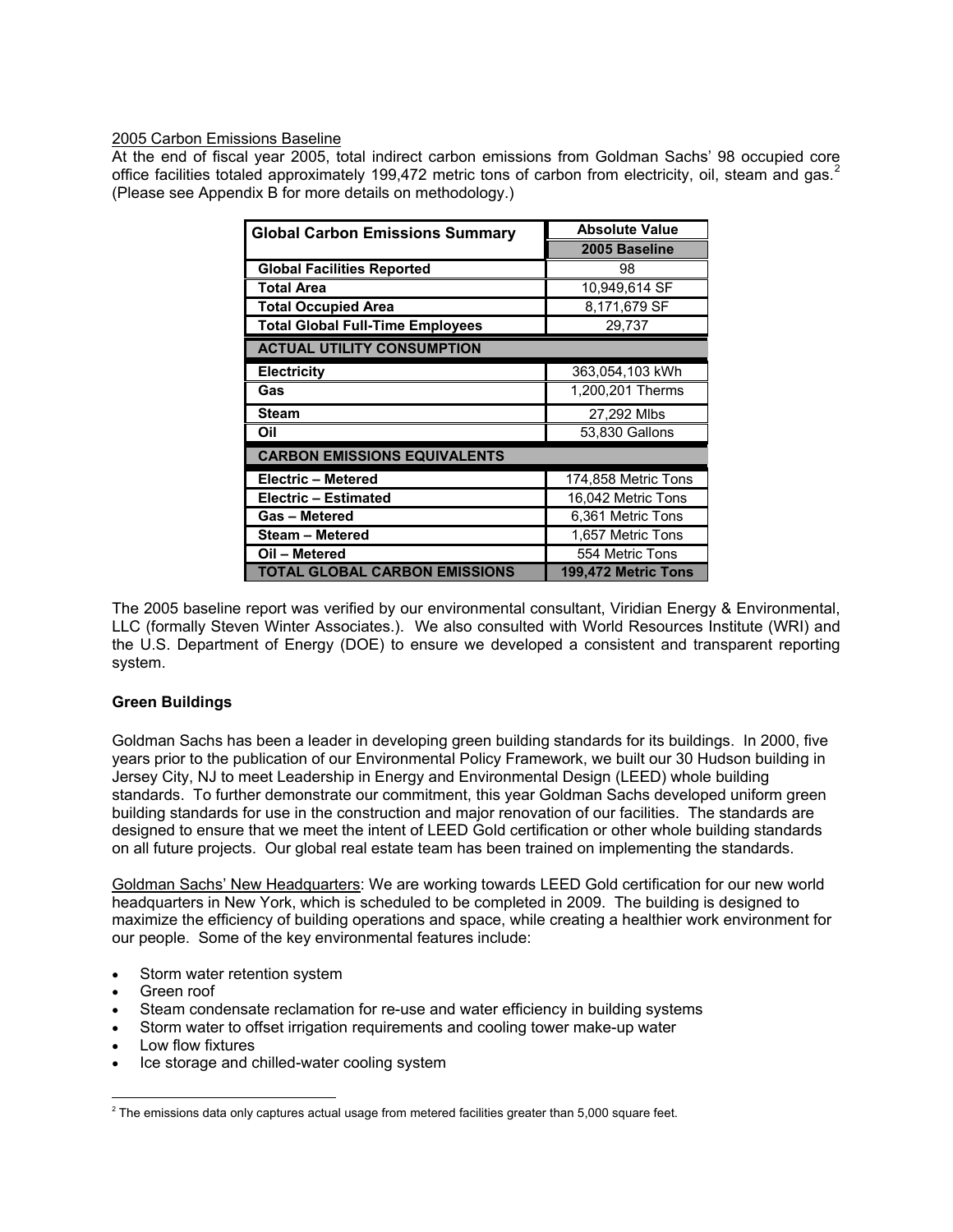- Forest Stewardship Council (FSC) certified wood
- Under floor air delivery system
- Daylight harvesting systems

30 Hudson: Upon completion in 2004, our 30 Hudson building in Jersey City was the largest commercial facility in the world to achieve LEED Certification. 30 Hudson also received the first annual *Designing & Building with FSC* award for furthering responsible forest management through the use of FSC-certified wood products. One hundred percent of the interior wood is FSC certified. Other innovative features include:

- Storm water retention system
- Roof designed to meet EPA Energy Star Roof requirements
- Reduced light pollution, improved night sky access and mitigated impact on avian migration
- Water efficient landscaping to limit or eliminate the use of potable water for landscape irrigation
- Building products made from recycled content
- Water usage reduced by 20% and maximized water efficiency
- Ozone depletion reduction goals and support of early compliance with Montreal Protocol
- Low-emitting materials to reduce the quantity of indoor contaminants

71 South Wacker: In September 2006, the renovation of Goldman Sachs' 71 South Wacker building in Chicago, Illinois achieved LEED CI (Commercial Interiors) Pilot Certification.

#### **Responsible Products and Programs**

In 2006, we reviewed the products and services we purchase to run our daily operations and undertook to implement a wide range of more environmentally responsible practices. We are excited about how well our efforts were received by our service providers and the people of Goldman Sachs.

As a result of our review, Goldman Sachs increased the use of recycled and environmentally certified wood, paper and print products, used more energy efficient equipment, and purchased more organic and sustainably harvested products and supplies. We also developed environmentally sound procurement practices and incorporated environmental criteria into our supplier selection and review processes. Our progress on each of these efforts is detailed in Appendix C.

### **Cogentrix**

#### **Greenhouse Gas Emissions**

Goldman Sachs owns Cogentrix Energy, Inc., an independent power plant operator in the United States. As part of our Environmental Policy Framework, Goldman Sachs undertook to report on greenhouse gas emissions, reduce direct carbon emissions whenever practical, offer our plants as a demonstration sites for innovative technology where economically feasible, and analyze reduction opportunities and consider potential offsets. Cogentrix has met all of these undertakings as they relate to it and continues to look for opportunities to advance its efforts.

In reporting on its carbon emissions, Cogentrix adopted the general reporting protocol of California (see Appendix B) because of its accuracy in capturing the use of export steam in cogeneration to calculate the emissions per MW. The numbers reported below are direct emissions only, i.e., those emitted as a result of the total power generation of electricity and steam.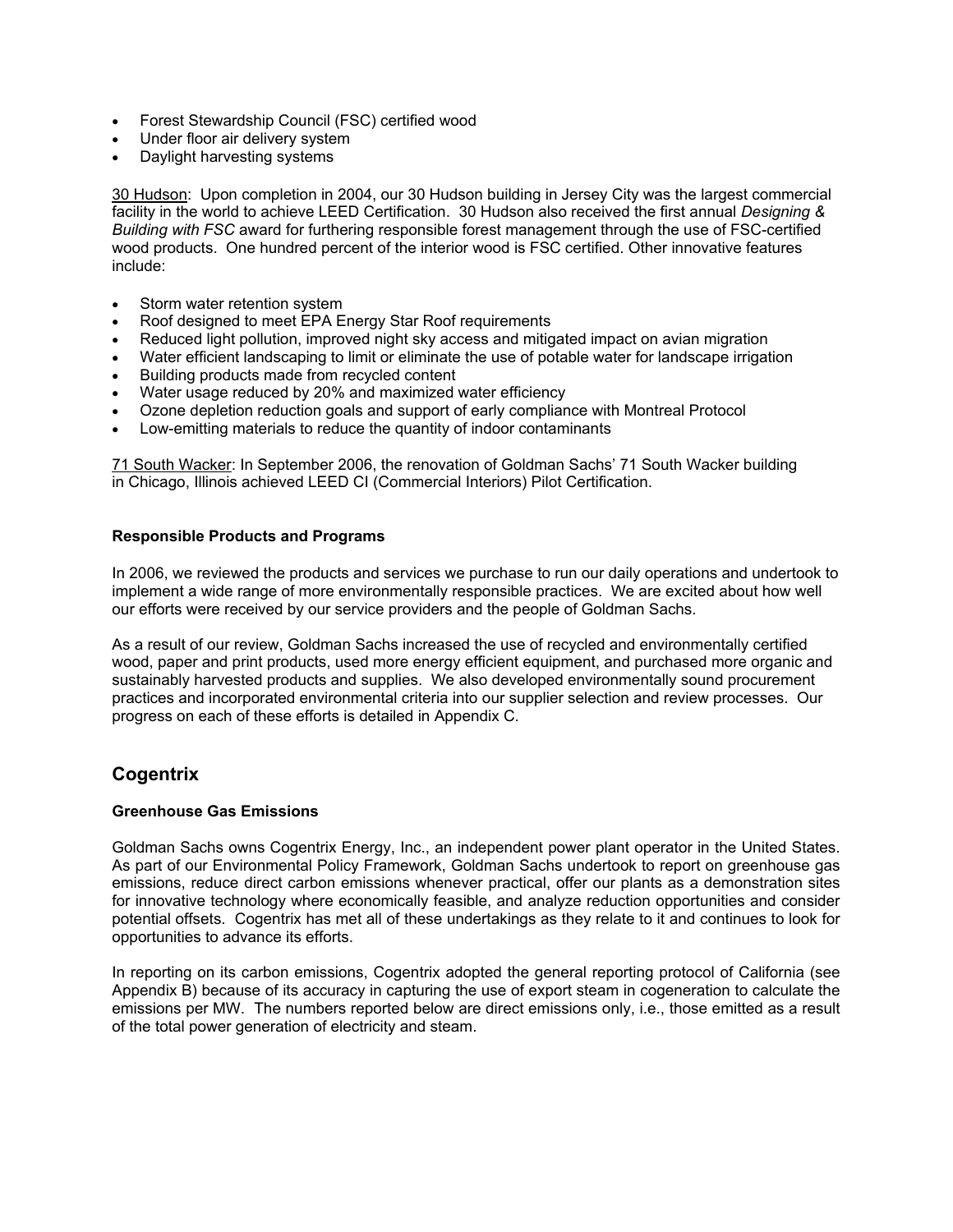| <b>Total Carbon Emissions Summary</b>                  | <b>Solid Fuel Sites</b> | <b>Gas Fuel Sites</b> | Total      |
|--------------------------------------------------------|-------------------------|-----------------------|------------|
| <b>Total Site Emissions</b>                            |                         |                       |            |
| Total power generation $CO2$ emissions (tons)          | 16.891.384              | 3,864,995             | 20,756,379 |
| CO <sub>2</sub> emissions for energy production (tons) | 16,169,124              | 3.864.995             | 20.034.118 |
| Net MW generated                                       | 13,461,812              | 8,057,192             | 21.519.004 |
| Gross MW generated (net + steam)                       | 14,735,150              | 8,057,192             | 22,792,343 |
| Ton $CO2$ per net MW                                   | 1.20                    | 0.48                  | 0.93       |
| Ton $CO2$ per (net + steam) MW                         | 1.15                    | 0.48                  | 0.91       |
|                                                        |                         |                       |            |
| <b>Site Percentage Ownership Based Emissions</b>       |                         |                       |            |
| Total power generation $CO2$ emissions (tons)          | 15,303,616              | 2,682,298             | 17,985,914 |
| $CO2$ emissions for energy production (tons)           | 14.613.854              | 2,682,298             | 17.296.152 |

Our Cogentrix team actively seeks opportunities to mitigate the environmental impact of its operations. This year we offered one of our plants as a demonstration site for, and made a sizeable investment in, technology that promotes greater energy efficiency.

Carbozyme, Inc.: In October 2006, the US Department of Energy (DOE) announced that Cogentrix's coalfired plant in Monmouth Junction, NJ, had been selected as one of nine grant recipients to partner with Carbozyme, Inc. in the development of a new technology to capture and permanently sequester its carbon dioxide (CO<sub>2</sub>) emissions. Carbozyme, Inc's enzyme-based flue gas cleanup technology for CO<sub>2</sub> and other pollutants is being designed to achieve near-zero emissions.

GridPoint, Inc: In September 2006, Goldman Sachs made a \$21 million investment in GridPoint. GridPoint has developed a technology that serves as an intelligent gateway between the electric grid and renewable energy sources. GridPoint's technology allows utilities to modulate air conditioners, water heaters, and other appliances for those customers who wish to use the technology in exchange for a reduction in their utility bills. Additionally, GridPoint provides utilities the ability during peak demand periods to access energy stored at a customer's site from either batteries or a distributed generation source such as solar panels, wind turbines, or fuel cells. Cogentrix will market GridPoint Inc. to electric utility companies nationwide.

Scrubgrass Mine Reclamation: Scrubgrass Generating Co. received the Governor's Award for Environmental Excellence from Pennsylvania Governor Rendell for a mine reclamation project that has transformed an abandoned strip mine in Chest Township, Clearfield County into an environmentally viable site capable of supporting diverse vegetation, wildlife and aquatic species. The reclamation project began in 1993 and was completed in May 2005. About 445,000 tons of coal refuse was removed and taken to the Scrubgrass cogeneration plant in Kennerdell, Venango County. The 59-acre site has been reclaimed and re-vegetated, improving the quality of water that enters Chest Creek, decreasing metals loading, halting erosion and sediment runoff.

# **TIERRA DEL FUEGO**

During 2006, Goldman Sachs, together with the Goldman Sachs Charitable Fund (GSCF), continued its efforts to establish a nature reserve for the benefit of the people of Chile, in the region of Tierra del Fuego. The undertaking has developed apace and continues to be well received both in Chile and the United States.

This initiative began in February 2002, when Goldman Sachs acquired defaulted debt which was collateralized by 640,000 acres of relatively pristine forest, now known as Karukinka, in Tierra del Fuego.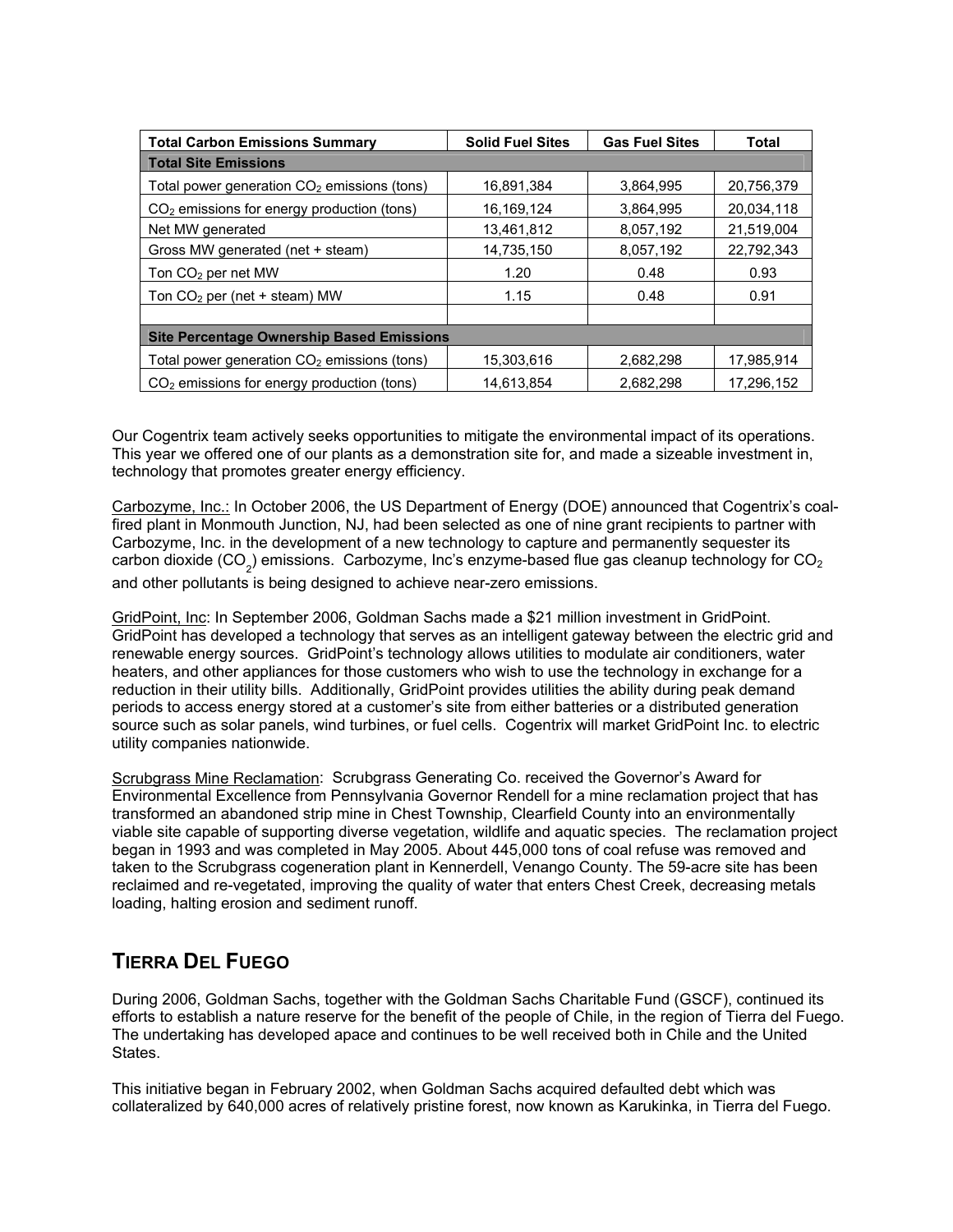On Sept. 10, 2004, Goldman Sachs announced that the property, along with significant financial resources, was being transferred to the Wildlife Conservation Society (WCS), the respected international conservation organization based at the Bronx Zoo in New York City. Working in partnership, the Firm, GSCF, and WCS established the three-year WCS-GS Alliance. Detailed background on the project may be found at: [www.wcs.org/international/latinamerica/southerncone/tierradelfuego,](http://www.wcs.org/international/latinamerica/southerncone/tierradelfuego) or [www.goldmansachs.com/our\\_firm/the\\_culture/corporate\\_citizenship/tierradelfuego/index.html.](http://www.goldmansachs.com/our_firm/the_culture/corporate_citizenship/tierradelfuego/index.html)

Some of the key milestones since the transfer include:

- WCS has deployed park rangers trained in firefighting, the control of illegal hunting, and basic biological research and monitoring.
- WCS, in conjunction with the Chilean public agencies and local stakeholders, has initiated research activities on guanaco and beaver ecology. The guanaco research program is focused on analyzing migration patterns and their effect on forest regeneration. The beaver program was established as a long term experiment to analyze control techniques and ecosystem recovery.
- WCS developed a Public Use Plan to open the area for education and outdoor low-impact activities such as trekking, fishing, biking, climbing, and kayaking.
- Two local teachers successfully participated in the WCS Fellowship Education Program in New York.
- On September 10, 2006, GSCF delivered the third and final tranche of the initial \$6.6 million funding commitment that was agreed to at the time of the transfer. In December 2005, Goldman Sachs, GSCF, and the firm's employees pledged an additional \$6 million to the project, to be matched in part by WCS, which has committed \$6.3 million. To date, total committed funding totals \$18.9 million.
- On November 6, 2006 Secretary of State Condoleeza Rice presented Goldman Sachs with the Award for Corporate Excellence from the United States Department of State for the firm's work in Chile. Goldman Sachs CEO Lloyd Blankfein received the award from Secretary Rice.

## **CONCLUSION**

Since establishing our Environmental Policy Framework, Goldman Sachs has made significant progress towards reaching the goals it has set out to achieve. At the same time, we realize there is still much work to be done. To that end, in 2007 we hope to build upon our work to date, focusing on further implementation of the Framework and encouraging greater innovation and investment from our business units, which is ultimately how we believe we can have the greatest positive impact. We also recognize that, ultimately, climate change cannot be effectively addressed by voluntary action alone. Effective and efficient regulatory policy will also be required. At Goldman Sachs, we created the Center for Environmental Markets to study and promote market-based approaches to environmental challenges and regulatory policy. We believe that companies should be active in the debate on how to regulate carbon emissions. When companies engage in environmental matters, they can become important, educated participants in the policy debate.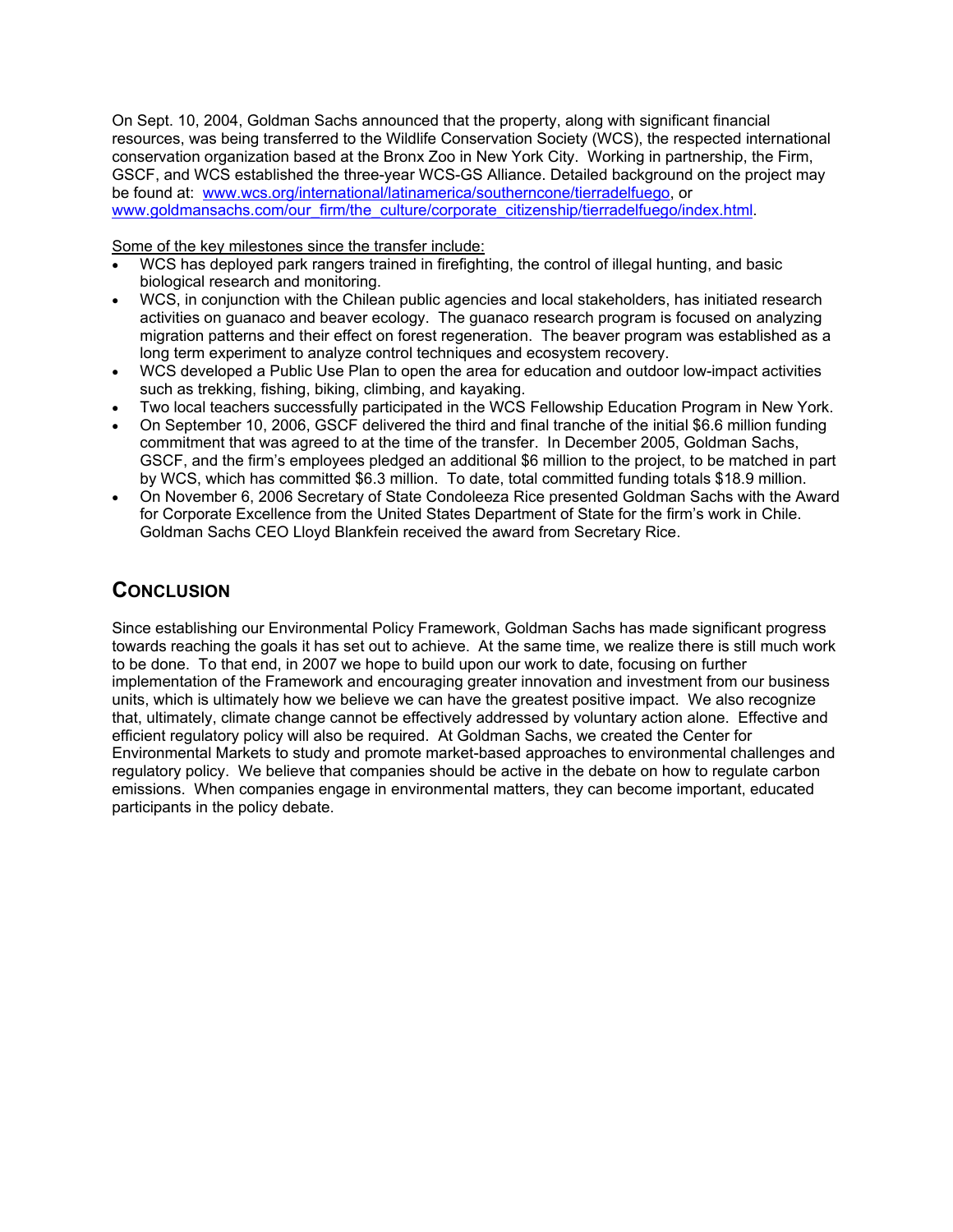# **APPENDIX A**

### **Global Investment Research Client Reports**

### ESG

- Global Energy: Integrating ESG (Feb 2004, Aug 2005, Oct 2006)
- Global Mining and Steel: Integrating ESG (Jul 2006)
- Europe Media: Integrating ESG (Feb 2006)

#### Alternative Energy

- European Renewable Energy sun, wind and grain (Oct 2006):
- ASEAN palm oil initiations: Bullish on bio-diesel (Oct 2006)
- Americas: Energy: Alternative Energy Searching for renewable profits (Oct 2006)
- US: Energy: Oil: Initiating coverage of ethanol producers Aventine and VeraSun (Aug 2006)
- Asia: Alternative Energy: A breath of fresh air (Apr 2006)
- Japan Technology: Solar Cell Industry Looks Attractive Toward 2010 (Mar 2006)

### Water

- China: Utilities: Water: Quenching investment thirst (Jul 2006)
- Multi-Industry: Water utility survey: Growth flows steady (Jun 2006)
- Multi-Industry: Water Sector Primer: Water--Pure, refreshing defensive growth (Jun 2005)
- European Utilities: Carbon crazy (Apr 2006)
- European Utilities: Carbon Putting the fizz into European power markets (Feb 2006)

#### Portfolio Strategy and Quantitative Research

- Climate Change as a Catalyst for Competitive Advantage (Dec 2006)
- US Investment Outlook: The Bigger Picture (Oct 2006)
- Corporate Governance and Enterprise Value (Sept 2006)
- Good Corporate Governance = Good Investment Returns (June 2006)
- Portfolio Strategy/Accounting: 2006 accounting agenda -- 7 projects to monitor (Mar 2006)
- Portfolio Strategy: The growing interest in environmental issues is important to both socially responsible and fundamental investors (Aug 2005)
- Corporate Governance Investing (Aug 2005)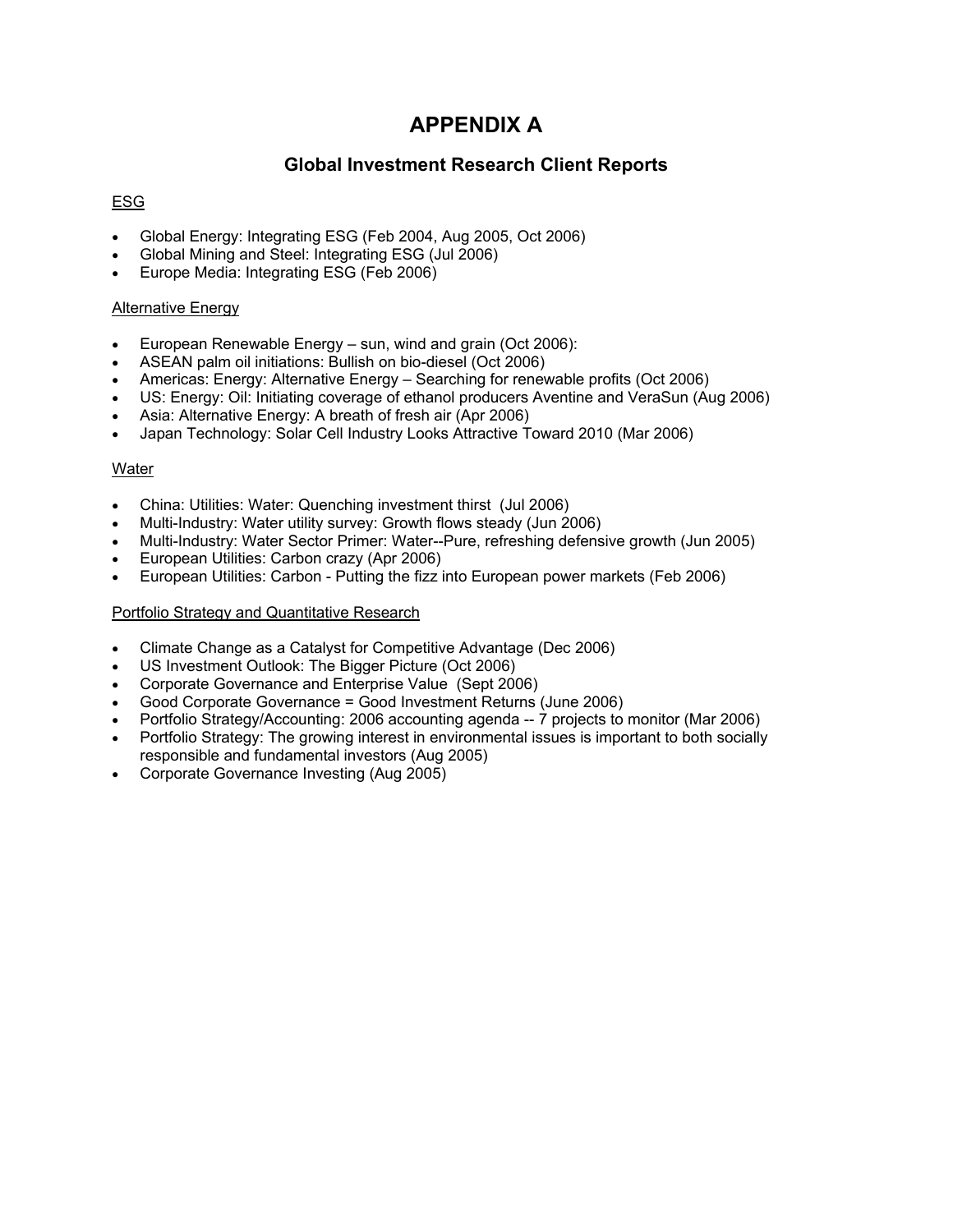# **APPENDIX B**

### **Methodology for Calculating Greenhouse Gas Emissions**

### Goldman Sachs Services

To develop the baseline projection we created an online utility tracking database to record global facility utility information. Global data is collected monthly in local units and normalized into U.S. units. The following carbon emissions factors were used to calculate  $CO<sub>2</sub>$  emissions.

- Electric Emissions Factors:
	- Americas All emissions factors for the U.S. were taken from the *eGRID Subregion Emission Factors* year 2000 as the most up-to-date published electric emissions factor in Pounds CO2 per Kilowatt-Hour (lbs CO2/kWh).
	- International All emissions factors for international sites were taken from the *International Energy Agency (IEA) 2004 Electricity Emission Factors all fuels* year 2002 as the most up-to-date published electric emissions factor in Pounds CO<sub>2</sub> per Kilowatt-Hour (lbs CO<sub>2</sub>/kWh).
- Gas and Oil Emissions Factors Global gas and oil emissions factors were recommended by our environmental consultant, Viridian Energy & Environmental, LLC (formally Steven Winter Associates.)
- Steam Emissions Factors Based upon procedures underlying *eGRID* 2000 data, Viridian Energy & Environmental recommended steam emissions factors.

### **Cogentrix**

Total  $CO<sub>2</sub>$  emissions are expressed as "total power generation", and hence does not include all sources of  $CO<sub>2</sub>$  such as space heating,  $SO<sub>2</sub>$  control, etc. Our reporting methodology mirrors the protocol used in California which takes into account steam generation for other uses and the double work steam does in cogeneration. More specifically:

- Emissions per MW (tons/net MW) takes into account power generated only.
- Emissions per MW (tons/ net + steam MW) takes into account additional steam generation and use.
- The Steam Production Emissions Allocation equation calculates a MW equivalent for the steam exported, which is then used in the tons per net + steam MW calculation.
- The last two lines in the summary table take into account Cogentrix's percent ownership interest in each site.
- CO<sub>2</sub> emission factors from the California protocol for bituminous coal, oil, and natural gas are used except for waste coal (Scrubgrass and Northampton), TDF (Richmond), and fiber rejects (Cedar Bay), where the emission factors are adjusted to the carbon in the fuel.